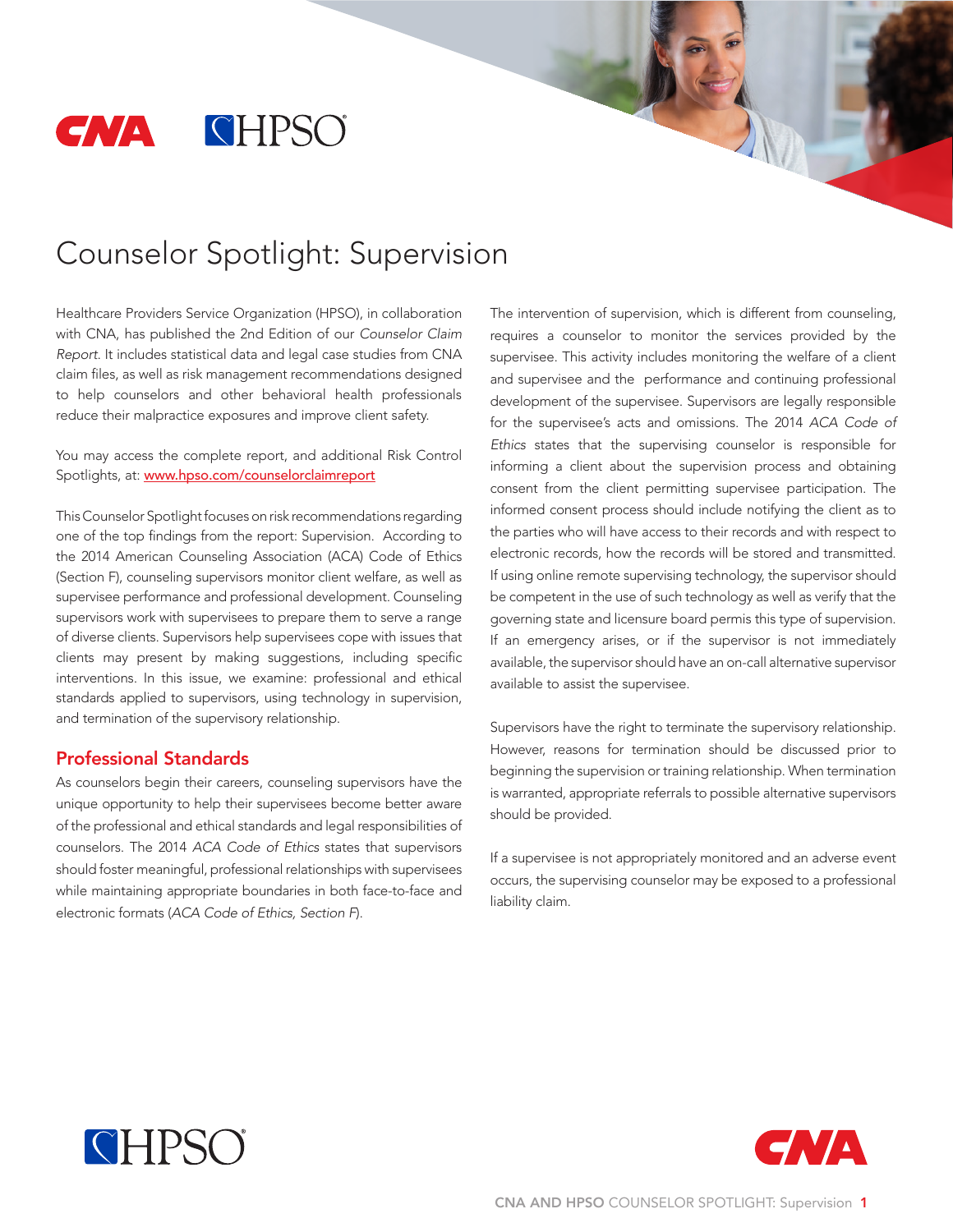In the 2nd Edition of the HPSO/CNA *Counselor Claim Report,*  malpractice allegations related to supervision, training and teaching have increased regarding distribution of claims since the prior counselor closed claim report (13.0 percent of claims in 2019 versus 3.2 percent in 2014). The two most frequent allegations related to supervision reported in the *Counselor Liability Claim Report: 2nd Edition* included:

- Failure to monitor services provided by other counselors/ counselor-in-training.

### - Improper sexual/romantic interaction or relationship with current supervisees.

In many of the claims involving failure to monitor services, the supervisor failed to meet with the supervisee on a regular basis to review the supervisee's work and monitor their clients' well-being. The following claim scenario involving a supervising counselor's failure to monitor a supervisee.

#### Case Study: Failure to supervise monitor services provided by other counselors/counselors in training

The insured was a licensed professional (LPC) counselor with 30 years of experience and was the owner of a marriage/family private group practice for more than 20 years. The practice only employed administrative staff but had 15-20 full-time counselors as independent contractors. As part of the employment contract with the independent contractors, the owner required the independent contractors to purchase and maintain their own individual professional liability insurance coverage.

The owner also contracted with counseling interns as independent contractors (supervisees) and supervised them. The owner required the supervisees to carry their own professional liability insurance coverage. The owner was solely responsible for assigning clients to the supervisees and monitoring the services they provided to clients and the clients' welfare during therapy. Since many of the supervisees were completing their internship requirements and they were not permitted to bill insurance providers, the owner would have the administrative staff file for billing payment under their license and payer identification number. Once a supervisee obtained a license to practice independently, the owner would end the supervisory role.

A couple came to the practice seeking counseling for ongoing marital problems. The husband reported that he had anger problems and sought to be able to control his anger and improve his communication skills. The insured supervisor assigned the couple to a pre-licensed new professional who had just begun working under its supervision. The supervisee counselor provided joint and individual marriage counseling to the couple for one year, as well as some counseling to the couple's teenage children. After approximately six months, the supervisee met all her internship requirements, obtained her license, and was able to see her clients without supervision.

After one year of working at the practice, the counselor contacted the owner to inform him that she had "feelings" for the husband of a couple assigned to her. She stated that they were currently in a romantic relationship and living together. She also informed the insured owner that she had terminated her therapeutic relationship with the husband a few months prior to the start of the relationship but had continued to counsel the wife. The insured owner instructed the counselor to terminate the counseling relationship with the wife as soon as possible and informed her that she was in violation of the American Counseling Association's (ACA) Code of Ethics. The insured then urged the counselor to report her behavior to the LPC board. The counselor refused, stating that she did not believe she had done anything wrong as she had terminated the

counseling relationship with the husband prior to initiating the romantic relationship.

Several weeks later, the insured owner terminated the counselor from the practice and filed a complaint with the LPC board. Once the insured terminated the counselor, the active clients were contacted and reassigned to other counselors in the practice. When the owner spoke to the wife about her and her children being reassigned, the wife responded that they had already transitioned to a counselor outside the practice. The wife knew about her husband's relationship with the counselor and was planning to file a lawsuit. This communication represented the last contact the owner had with the wife, her husband, their children, or the counselor until a lawsuit was filed against the owner and the practice. The lawsuit stated that the owner failed to supervise the counselor, who worked as an independent contractor for the practice and failed to monitor the welfare of the counselor's clients while under their supervision and employment.

#### Risk Management Comments

The insured owner was semi-retired and was only physically present at the practice one or two days per week. When they were not physically present, they used videoconferencing, via a messaging application, as a live supervision tool. However, the owner often had difficulty using the technology, for a variety of reasons, and would commonly miss scheduled supervisorsupervisee performance review meetings. Due to their schedules, it was common that the supervisees would not meet with the owner to review their work for several weeks.

When the lawsuit was filed, and the clients' healthcare information records were reviewed, there were no counseling entries in the chart for the husband after nine-months of counseling. Moreover, the records of the wife and children contained numerous inaccuracies. The claim against our insured was difficult to defend due to the responsibility as supervising counselor during the supervisee's first six months at the practice.

The insured recognized the failure to monitor the services of the supervisee, as well as the failure to monitor the welfare of the clients. However, the owner did not believe he should be held responsible as he never personally counseled the husband, wife or children.

#### Resolution

The costs to defend and resolve the claim against the insured were greater than \$350,000.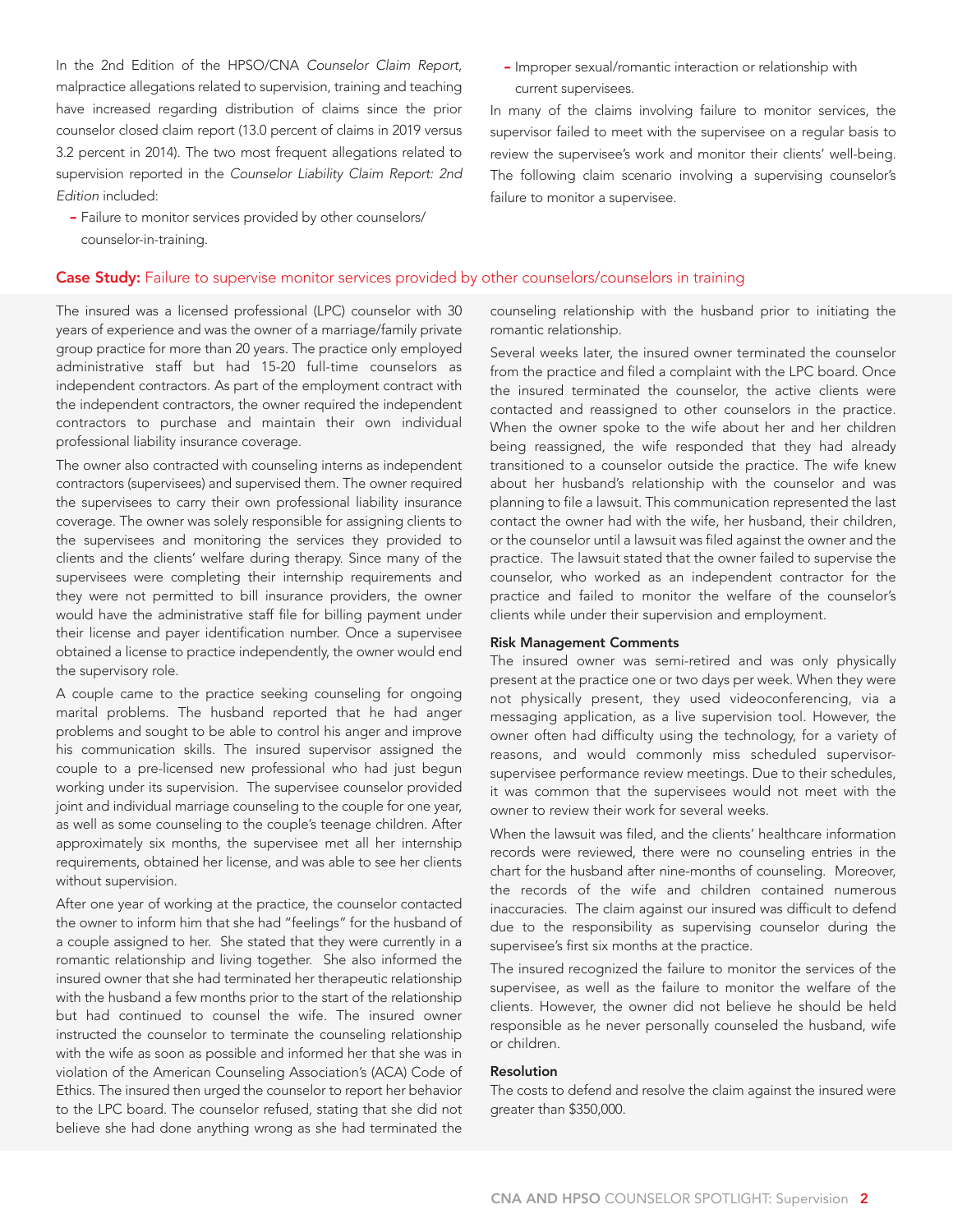# Risk Management Recommendations: Supervision

The following risk control recommendations are designed to help raise awareness of the responsibilities of supervising and employing counselors.

- 1. Prior to supervising or hiring an independent contractor, review and verify all necessary documents (i.e., agreements, certificate of insurance, resumes and background information).
- 2. Ensure that all parties understand each party's role under the agreement and communicate openly and often about any question or concerns that may arise.
- 3. Review all counselor agreements at least annually, and revise with the assistance of legal counsel, if necessary.
- 4. Implement standardized processes for credentialing counselors and establish a process for routine review of counselor clinical privileges.
- 5. Group practice owners should provide direct supervision to subordinates and supervisee counselors, including providing clinical and administrative supervision to interns, new professionals (graduate licensees) and fully licensed practitioners.
- 6. Provide appropriate clinical support for counselors, in compliance with supervisory or employment agreements.
- 7. In case of emergencies or when help or assistance is needed immediately, establish a communicate plan or procedure for supervisees to use. The plan should also include an alternative on-call supervisor in the absence of the supervising counselor.
- 8. Know the current state scope of practice parameters for counselors and those authorized to provide the intervention of clinical supervision, and do not ask staff members to provide professional services beyond their scope of practice.
- 9. Ensure counselor competency through ongoing peer review and performance evaluation, focusing on the counselor's clinical conduct, documentation practices, ethical awareness and rapport with colleagues.
- 10. Prior to using an online live supervision tool or application, the following high-risk area recommendations should be addressed:
	- Become conversant with local, state and federal requirements for online supervision tool or application, if applicable.
- Use HIPAA-compliant tools and/or applications.
- Mandate that supervisees have individualized passwords to access live tools and/or applications.
- Use the informed consent process to inform the client of the live supervision via tablet or phone during sessions.
- Ensure that all the communications with supervisees are erased.
- 11. If using an online supervision tool, ensure that both supervisor and supervisees are trained on how to successfully operate technology-assisted distance supervision (TADS) tools. Troubleshoot each TADS application to avoid 'system downtime' that may result in unsupervised client sessions or disconnected supervisorsupervisee performance review meetings.
- 12. Avoid extending the counseling relationship beyond conventional boundaries. Counselors must exercise professional judgment in all client interactions outside of a professional setting in order to avoid ambiguity in what is supposed to be a therapeutic, client-centered relationship.

## COUNSELOR SPOTLIGHT

For more risk control resources and top findings from the 2nd Edition of the *Counselor Liability Claim Report*, please review additional Counselor Spotlights on the following topics:

- [Informed Consent](http://www.hpso.com/counselorclaimreport_informedconsent)
- [Identifying Your Client](http://www.hpso.com/counselorclaimreport_client)
- [Reporting to Third Parties](http://www.hpso.com/counselorclaimreport_thirdparties)
- [Boundaries](http://www.hpso.com/counselorclaimreport_boundaries)
- [Release of Records](http://www.hpso.com/counselorclaimreport_records)
- [Telebehavioral Health](http://www.hpso.com/counselorclaimreport_telebehavioralhealth)
- [Preparing for a Deposition](http://www.hpso.com/counselorclaimreport_preparedepo)
- [Documentation](http://www.hpso.com/Documents/Risk%20Education/individuals/Claim-Reports/Counselor/F-13776-619_Documentation_Spotlight.pdf)
- [What to Do if you Receive a Subpoena](http://www.hpso.com/counselorclaimreport_subpoena)

Visit [www.hpso.com/counselorclaimreport](http://www.hpso.com/counselorclaimreport)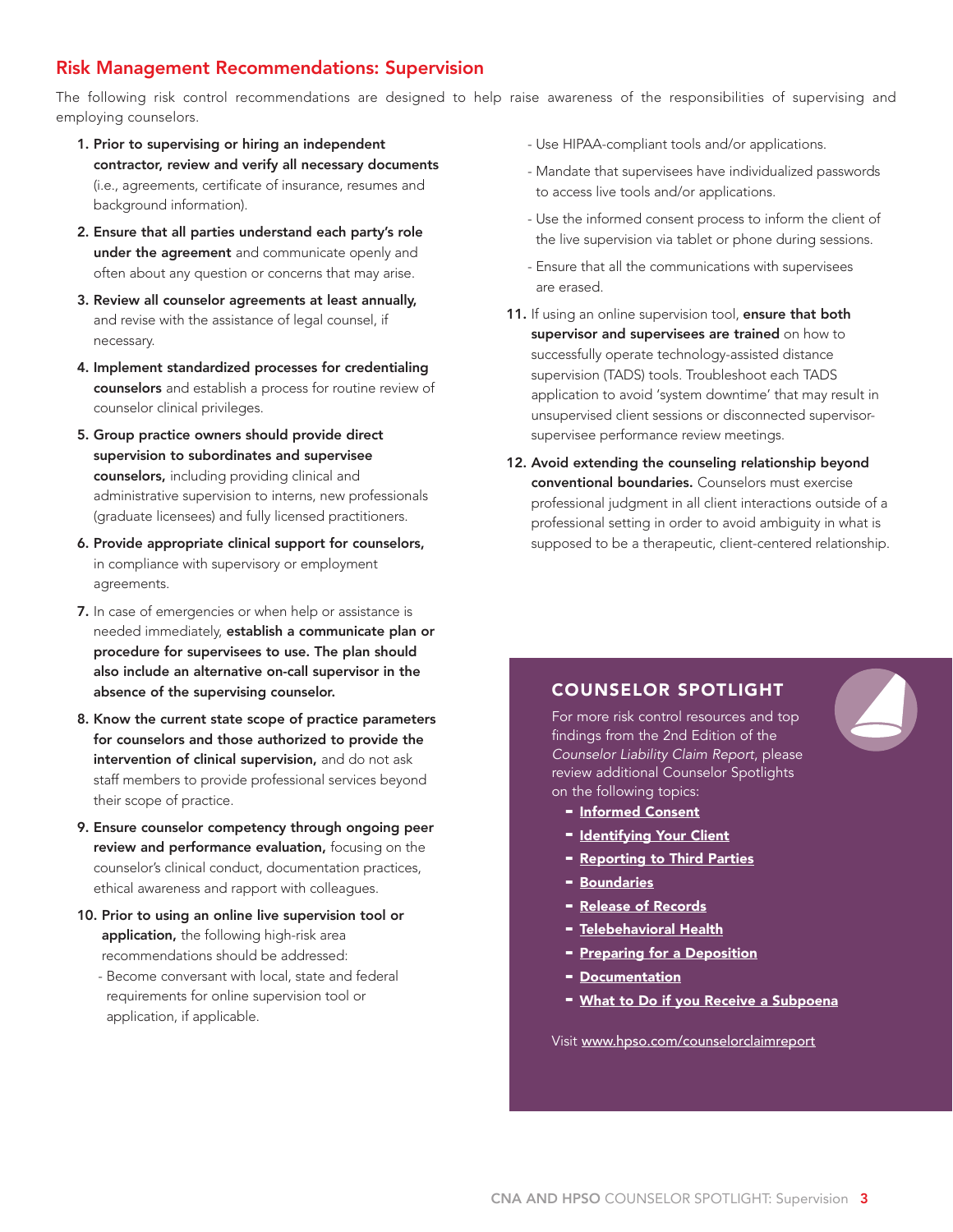# Self-assessment Checklist: Supervising Counselors and Employers of Counselors

This checklist is designed to assist counselors in evaluating risk control exposures associated with their current practice. For additional risk control tools or to download the *Counselor Liability Claim Report 2nd Edition*, visit Healthcare Providers Service Organization www.hpso.com or CNA Healthcare www.cna.com.

#### Self-assessment Topic

| Supervision                                                                                                                                                                                                                  | Yes/No | <b>Comments/Action Plans</b> |
|------------------------------------------------------------------------------------------------------------------------------------------------------------------------------------------------------------------------------|--------|------------------------------|
| I regularly pursue continuing education activities on counseling<br>supervision topics and skills.                                                                                                                           |        |                              |
| I offer appropriate clinical support for supervisees in compliance<br>with supervisory or employment agreements.                                                                                                             |        |                              |
| I inform supervisees of professional and ethical standards and the<br>legal responsibilities of the counseling/therapist profession.                                                                                         |        |                              |
| As a supervisor, I understand my responsibility to incorporate the<br>principles of informed consent and participation.                                                                                                      |        |                              |
| I know the current state scope of practice for counselors and do<br>not ask staff members to provide professional services beyond their<br>scope of practice.                                                                |        |                              |
| I review all counselor agreements and verify certificates of<br>insurance at least annually.                                                                                                                                 |        |                              |
| I implement standardized processes for credentialing<br>counselors and establish a process for routine review of counselor<br>clinical privileges.                                                                           |        |                              |
| I ensure competency of the supervisee through ongoing peer<br>review and performance evaluation, focusing on the counselor's<br>clinical conduct, documentation practices, ethical awareness and<br>rapport with colleagues. |        |                              |
| When supervising through electronic means, I am competent in the<br>use of technology and take the necessary precautions to protect<br>confidential information.                                                             |        |                              |
| Prior to terminating the supervisor-supervisee relationship, I<br>work with the supervisee to resolve any issues and if an<br>agreement cannot be reached, I discuss the reasons for<br>terminating the relationship.        |        |                              |
| When terminating the supervisor-supervisee relationship, I provide a<br>termination notice to the supervisee and recommend appropriate<br>referrals to possible alternative supervisors.                                     |        |                              |

This abbreviated checklist, selected to focus on supervision, is designed to assist counselors and other behavioral health professionals in evaluating and modifying their current customs and practices, in order to enhance their client-centered care practices and improve safety. It is not intended to represent a comprehensive listing of all actions needed to address the subject matter, but rather is a means of initiating internal discussion and self-examination. Your clinical procedures and risks may be different from those addressed herein, and you may wish to modify the tool to suit your individual practice and client/patient needs. The information contained herein is not intended to establish any standard of care, serve as professional advice or address the circumstances of any specific entity. These statements do not constitute a risk management directive from CNA. No organization or individual should act upon this information without appropriate professional advice, including advice of legal counsel, given after a thorough examination of the individual situation, encompassing a review of relevant facts, laws and regulations. CNA assumes no responsibility for the consequences of the use or nonuse of this information.